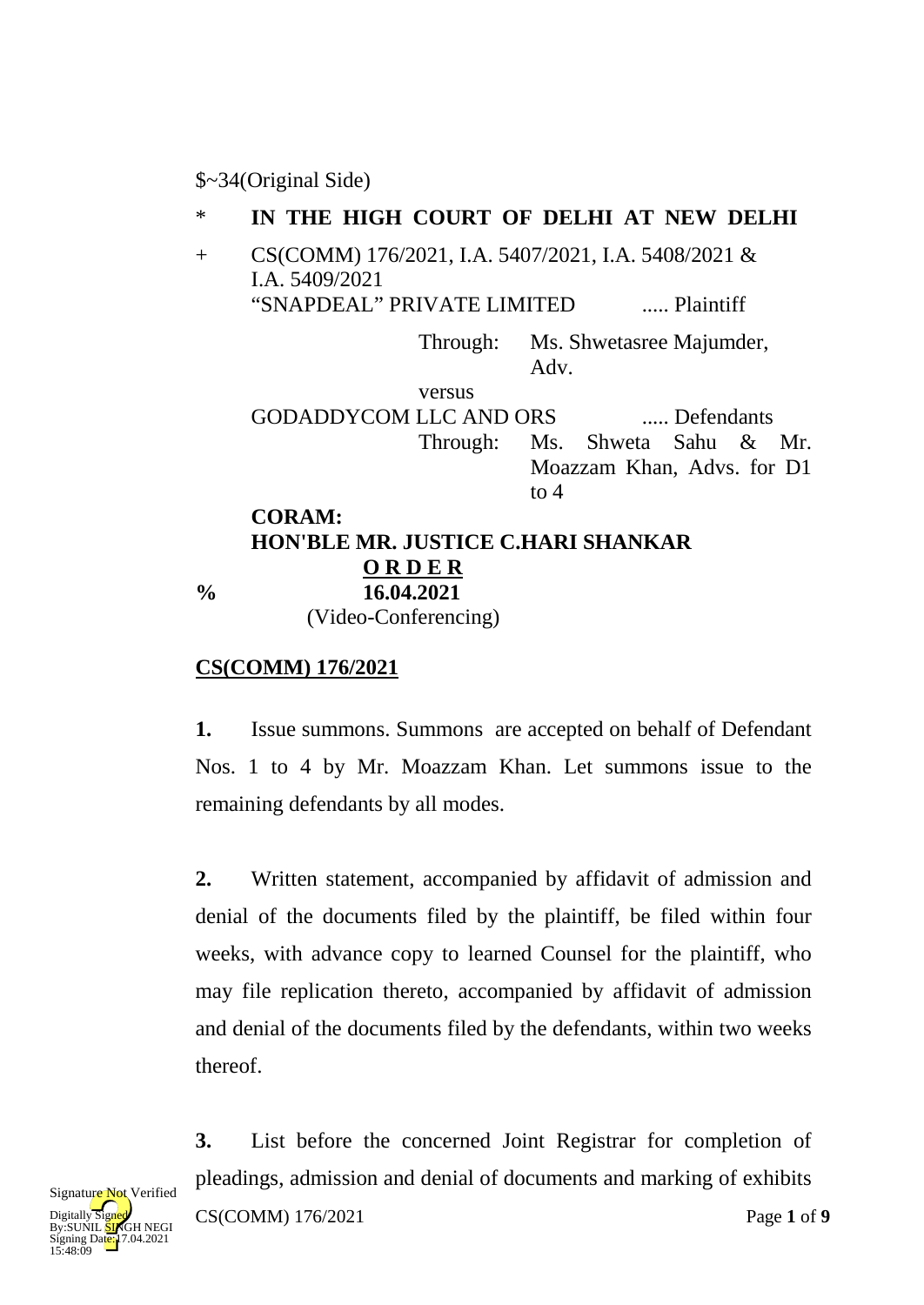on  $7<sup>th</sup>$  July, 2021.

# **I.A. 5409/2021** *(under Section 151 of CPC, 1908 – for exemption)*

**1.** Subject to the plaintiff filing legible copies of any dim or illegible documents on which he may seek to place reliance, within four weeks from today, exemption is granted for the present.

**2.** The application is disposed of.

## **I.A. 5408/2021** *(under Order XI, Rule 1(4), read with Section 151 of CPC, 1908 – seeking leave to file additional documents)*

**1.** The plaintiff is granted liberty to file additional documents within four weeks from today, subject to the right of the defendant to admit or deny the same.

**2.** This application stands disposed of.

# **I.A. 5407/2021** *(under Order XXXIX, Rule 1 & 2, read with Section 151 of CPC, 1908)*

**1.** The prayer Clause in this application, under Order XXXIX, Rule 1 and 2 of the Code of Civil Procedure, 1908, reads thus:

"In the light of the foregoing, it is respectfully prayed that this Hon'ble Court may, during the pendency of the present suit, be pleased to issue:

> (a) An order for temporary injunction restraining the Defendant Nos. 1-32 and all others acting through

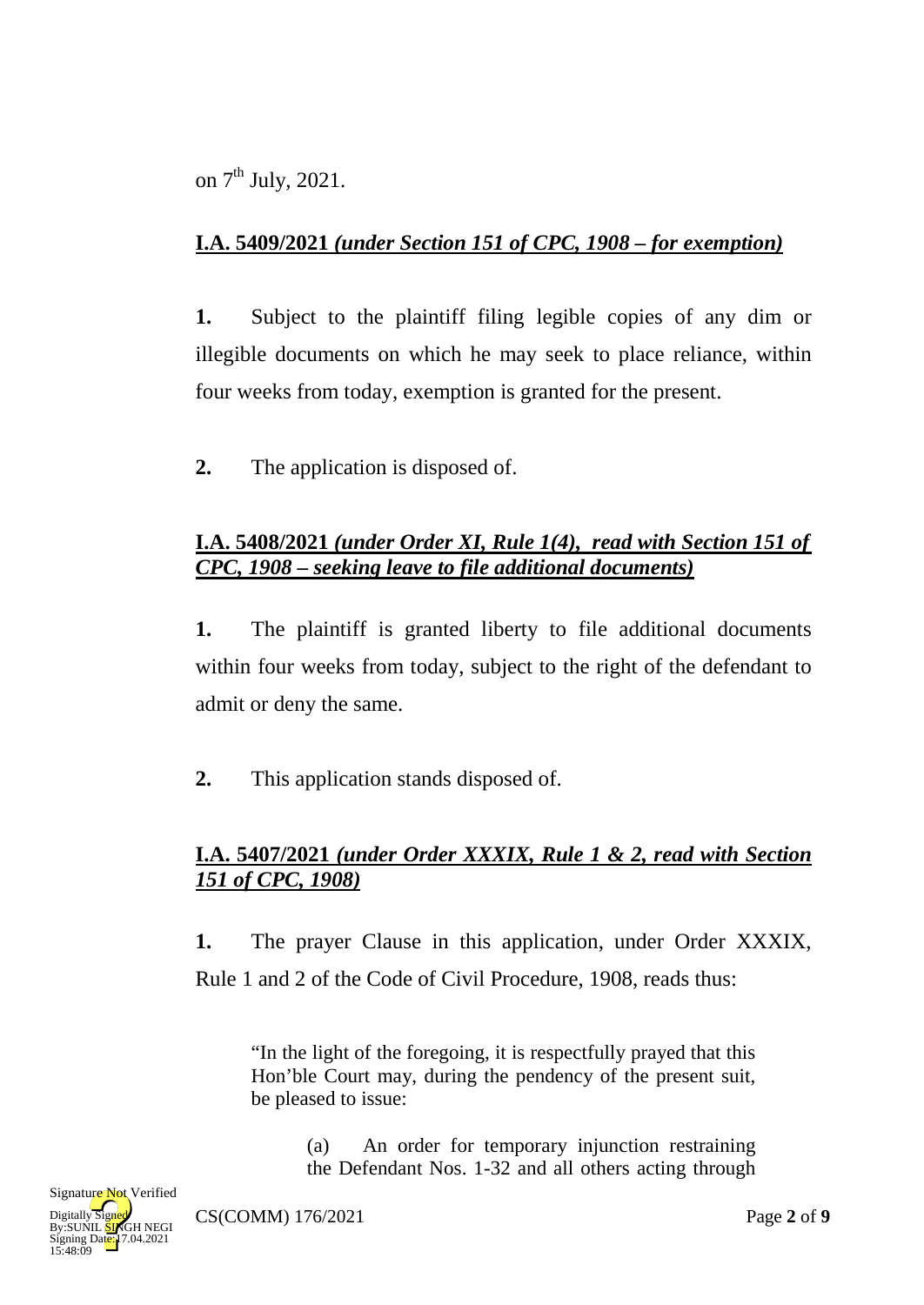them or on their behalf from suspending all registrations listed in Document A and to reveal the name and contact particulars of the registrants of the same, and from offering any domain names which incorporate the Plaintiff's SNAPDEAL trademarks listed in paragraph 10 of the plaint thus amounting to infringement of the Plaintiff's registered trademark, passing off and unfair competition,;

(b) An order directing Defendant No. 33 (DoT) to issue a notification calling upon the various internet and telecom service providers registered under it to refrain from registering domain names containing the trademark SNAPDEAL or such other websites that may subsequently be notified by the Plaintiff;

(c) An order directing Defendant No. 34 (NIXI) to ensure that domain locks are put on all the domains listed in Document A during the pendency of the present proceedings and, and to ask the domain registrars accredited with it to show cause as to why their registrar accreditation should not be cancelled in view of their services of masking the particulars of domain registrants despite contractual stipulations to the contrary.

(d) Any further order as this Hon'ble Court may deem fit and proper in the facts and circumstances of the case.

(e) It is prayed that the above orders may be passed *ex-parte.*

It is accordingly prayed."

**2.** The facts are brief.

**3.** The plaintiff was incorporated in year 2007 and is essentially providing online e-commerce services. The plaintiff is the proprietor of the following registered trademarks: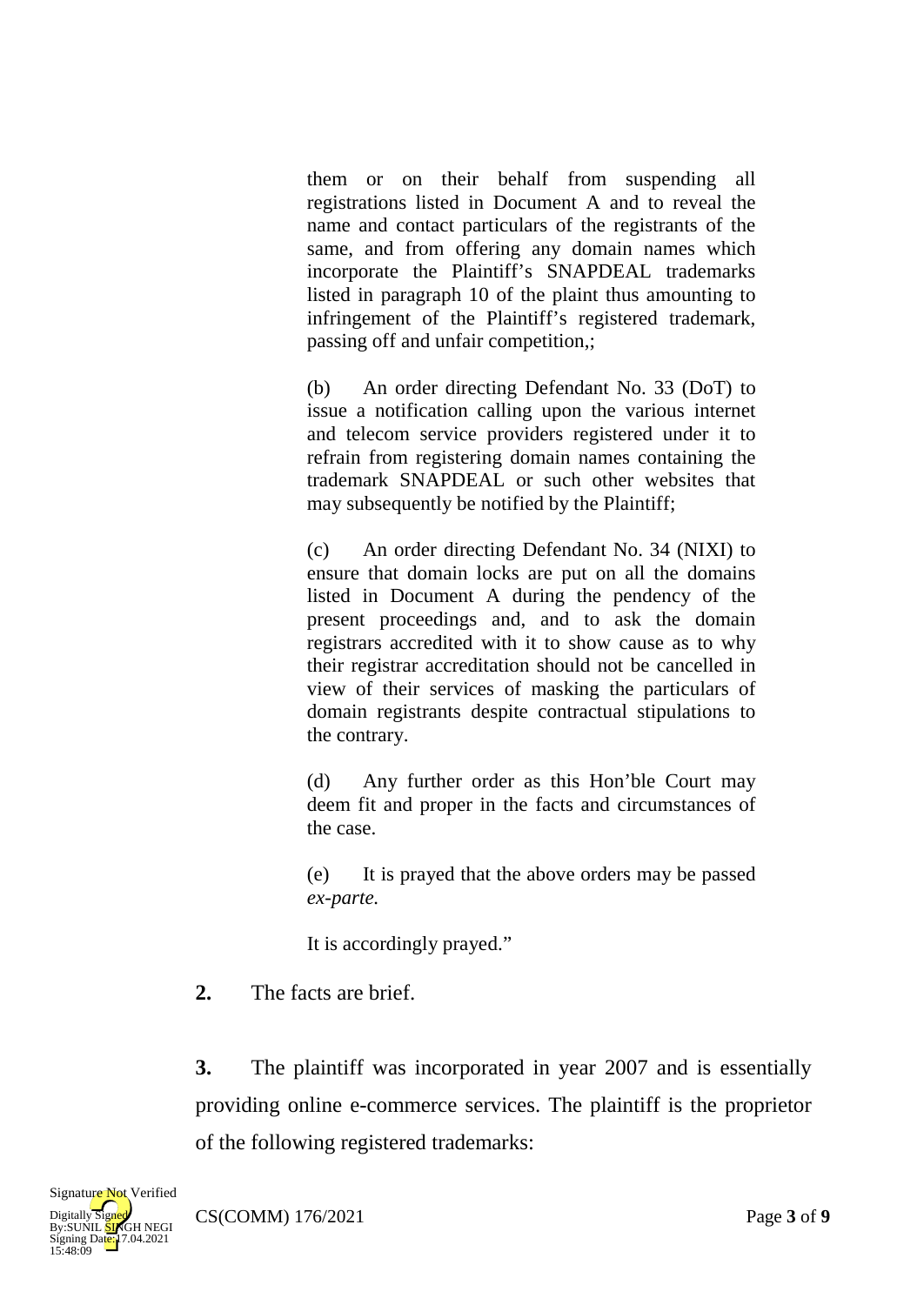| Trademark                 | Registration No. | Class | Registration<br>Date | <b>Status</b> |
|---------------------------|------------------|-------|----------------------|---------------|
| <b>SNAP DEAL</b>          | 1950285          | 35.38 | 15/04/2010           | Registered    |
| <b>SNAP DEAL</b>          | 1950286          | 35.38 | 15/04/2010           | Registered    |
| SNAPDEAL.COM              | 2102124          | 35.38 | 18/02/2011           | Registered    |
| <b>SNAPDEAL</b>           | 2126759          | 39    | 07/04/2011           | Registered    |
| snapdeal                  | 3203510          | 35    | 05/03/2016           | Registered    |
| snapdeal                  | 3525400          | 35    | 14/04/2017           | Registered    |
| Snapdeal<br>unbox zindagi | 3525401          | 35    | 14/04/2017           | Registered    |
| Snapdeal                  | 3525407          | 35    | 14/04/2017           | Registered    |
| snapdeal                  | 3191889          | 35    | 22/02/2016           | Registered    |

**4.** The plaintiff also claims to be the owner of several domain names incorporating the "SNAPDEAL" trademark, including [www.snapdeal.apartments,](http://www.snapdeal.apartments/) [www.snapdeal.asia,](http://www.snapdeal.asia/) [www.snapdeal.associates,](http://www.snapdeal.associates/) [www.snapdeal.audio,](http://www.snapdeal.audio/) [www.snapdeal.bid,](http://www.snapdeal.bid/) [www.snapdeal.bingo,](http://www.snapdeal.bingo/) [www.snapdeal.biz,](http://www.snapdeal.biz/) [www.snapdeal.blackfriday,](http://www.snapdeal.blackfriday/) [www.snapdeal.build,](http://www.snapdeal.build/) [www.snapdeal.business,](http://www.snapdeal.business/) [www.snapdeal.capital,](http://www.snapdeal.capital/) [www.snapdeal.cards,](http://www.snapdeal.cards/) [www.snapdeal.care,](http://www.snapdeal.care/) [www.snapdeal.cash,](http://www.snapdeal.cash/) [www.snapdeal.center,](http://www.snapdeal.center/) www.snapdeal.chat, www.snapdeal.claims.

**5.** The plaintiff claims that it has come across infringement of its registered trademarks on a widespread basis, by use of domain names incorporating the "SNAPDEAL" registered trademark of the plaintiff, and that it had to approach this Court on various occasions, in all of which it has obtained injunctions. Among these are *Snapdeal Private* 

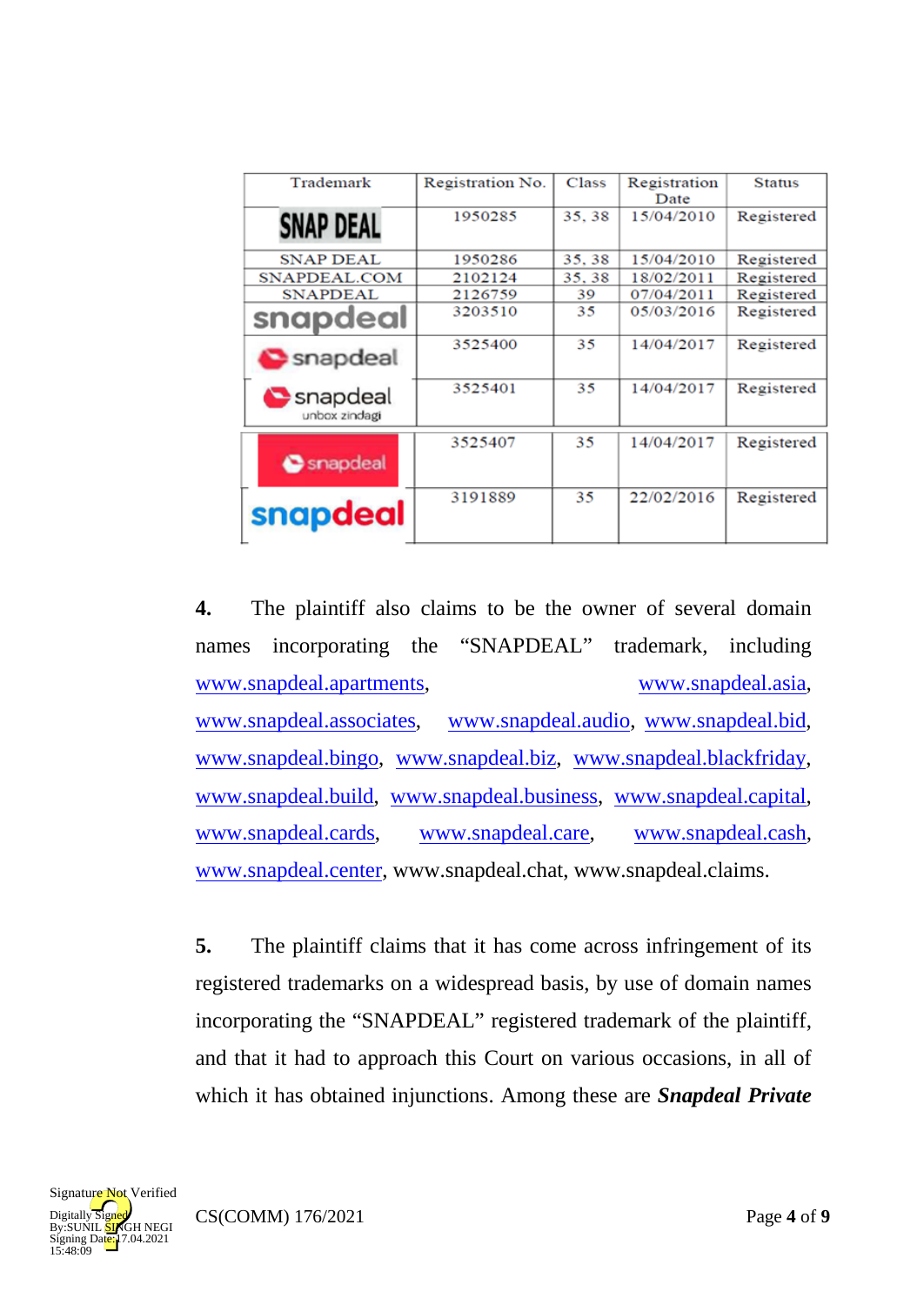# *Limited v. Aadi Sins[1](#page-4-0) , Snapdeal Pvt Ltd. v. Grievance Officer of Twitter India[2](#page-4-1)* and *Snapdeal Pvt Ltd v. snapdealluckydraws.org.in[3](#page-4-2)* .

**6.** It is, in these circumstances that the prayers, in this application, have been made.

**7.** Mr Khan, learned counsel for the Defendant No. 1 submits, apropos prayer (a) in this application, that, while he has no objection to grant of the initial part of prayer (a), for a restraint and suspension of the registrations listed in document 'A' annexed to the plaint and disclosure of the particulars of the registrants thereof (without prejudice to his objections to the very maintainability of the suit), the latter half of prayer (a), which calls for an injunction against the defendants from "offering any domain names which incorporate the plaintiff's "SNAPDEAL" trademark listed in paragraph 10 of the plaint, thus amounting to infringement of the plaintiff's registered trademark, passing off an unfair competition" cannot be granted. He relies, for this purpose, on the judgement of a learned Single Judge of High Court of Bombay in *Hindustan Unilever Ltd. v. Endurance Domains Technology LLP[4](#page-4-3)* and of a learned Single Judge of this Court in *Tata Sky Limited v. NIXI[5](#page-4-4) .*

**8.** *Prima facie*, it appears to me, the reliance on the judgement in Tata Sky<sup>5</sup> may not be entirely apposite. The prayer, in that case, was

<u>.</u>

<span id="page-4-4"></span><span id="page-4-3"></span><span id="page-4-2"></span><span id="page-4-1"></span><span id="page-4-0"></span>**<sup>5</sup> (2019) 259 DLT 468**



**<sup>1</sup> CS (Comm) 1214/2018**

**<sup>2</sup> CS (Comm) 621/2019**

**<sup>3</sup> CS (Comm) 264/2020**

**<sup>4</sup> 2020 SCC Online Bom 809**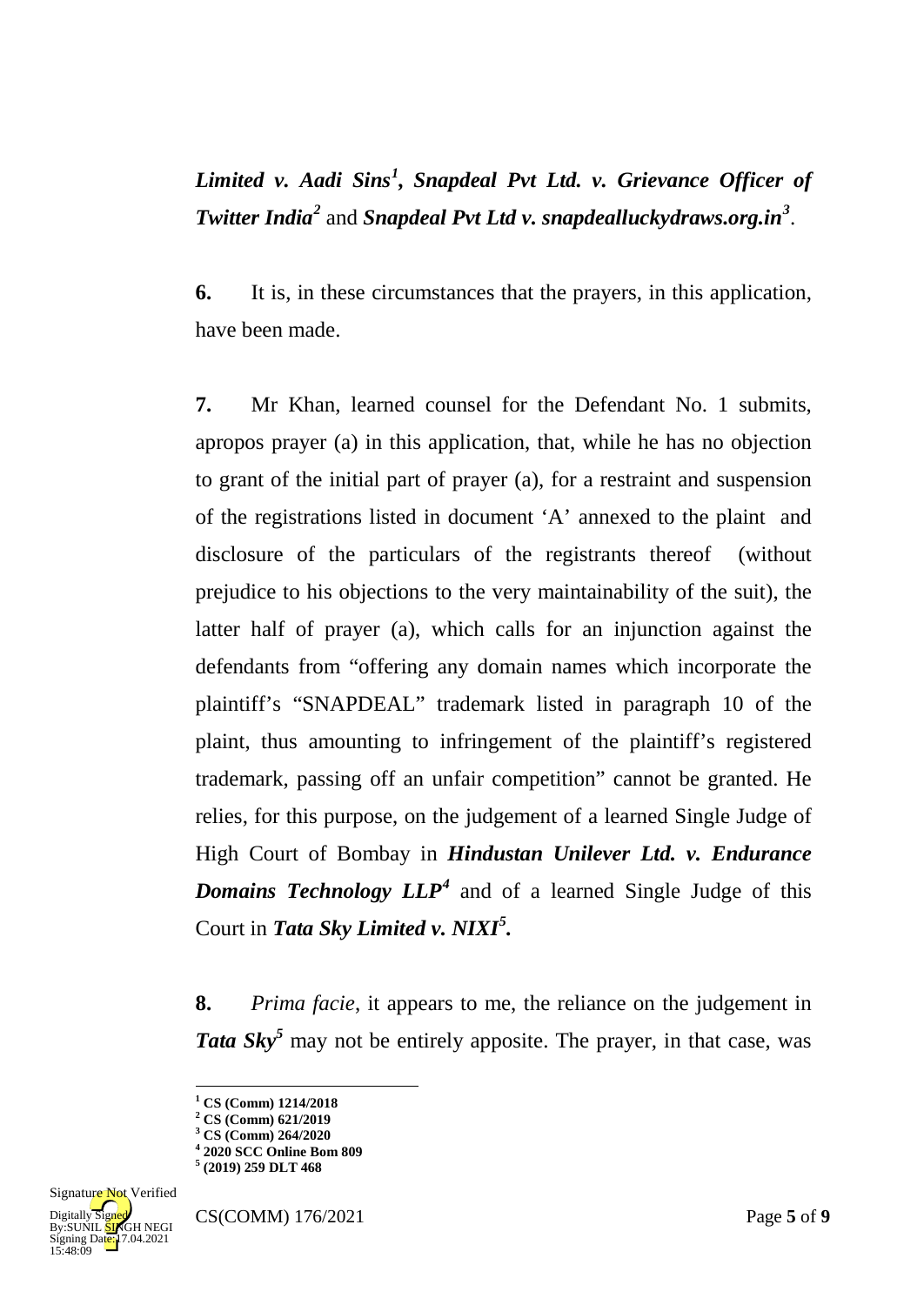for a restraint against the respondent from registering the domain names which were "identical or deceptively similar to the official domain name www.tatasky.com of the plaintiff". This Court expressed the view that the adjudication of deceptive similarity was a matter which, statutorily, lay within the domain of courts or other statutory adjudicating authorities, and could not be left to the Domain Name Registrar. As such, it was opined, *prima facie*, that no direction could issue, to the Domain Name Registrar not to register domain names *which were deceptively similar* to the domain name of the plaintiff in that case. In the present case, *per contra*, there is no prayer for any injunction against registration of any domain name which is deceptively similar to that of the plaintiff. The precise prayer in the plaint is for an injunction against the registration of any domain name *containing* "SNAPDEAL". Implementation of any such direction, if issued by this Court, would not require any adjudicatory exercise at the end of the Domain Name Registrar, or any determination of whether any proposed domain name is, is not, deceptively similar to that of the plaintiff. The inhibitions expressed by this court in *Tata*  Sky<sup>5</sup>, may not, therefore, apply in the present case.

**9.** *Hindustan Unilever*<sup>1</sup>, on the other hand, does go a step further and also comments on the procedural and practical aspects of grant of such an injunction. Para 19 of the judgement of the High Court of Bombay in *Hindustan Unilever<sup>1</sup>* reads thus:

"**19.** So much for blocking access. But to ask for the 'continued suspension' of domain name registration is also technically incorrect. Any domain name Registrar can always suspend a domain that is registered. But the entire process of registration itself is entirely automated and machine-driven.

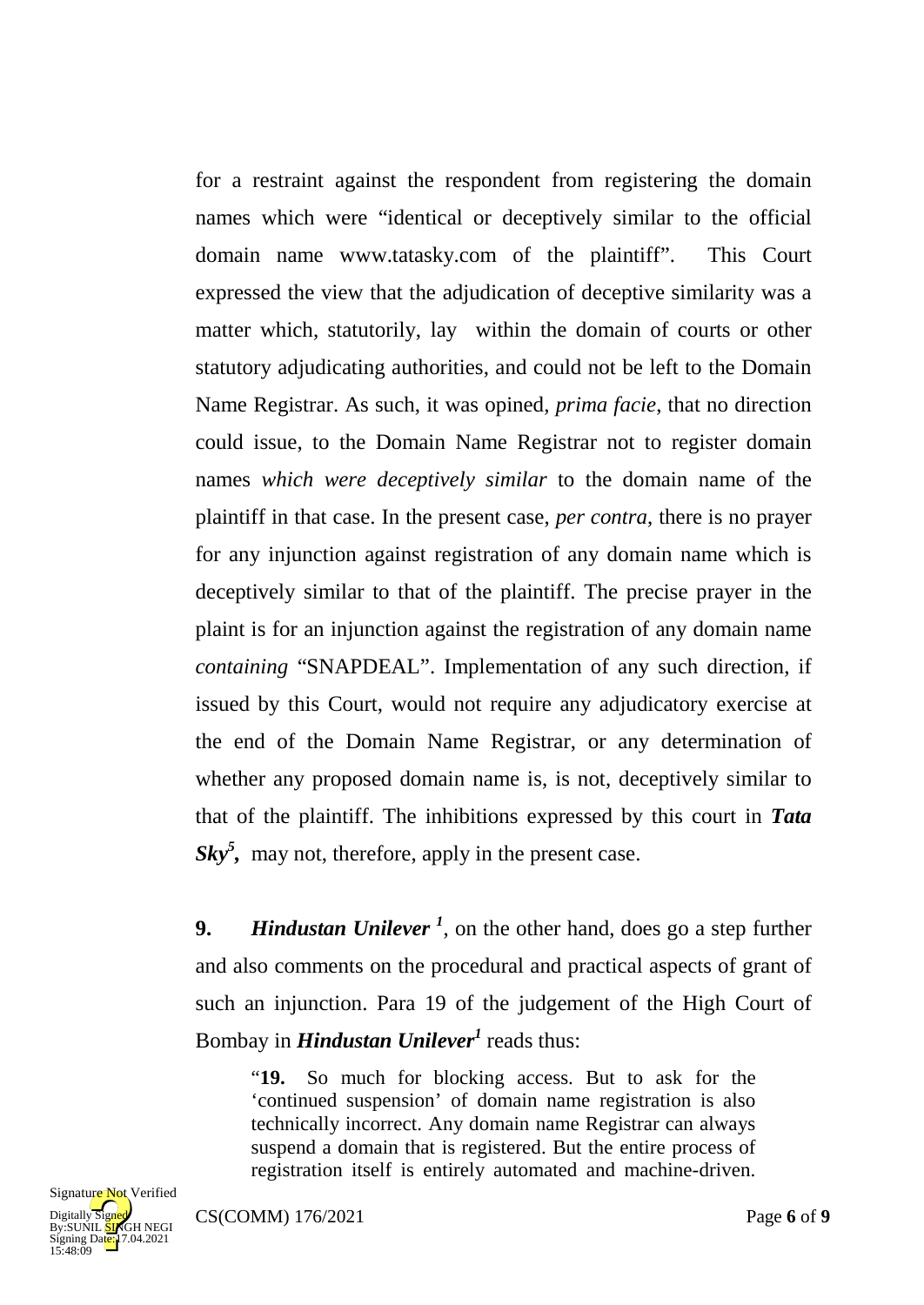No domain name registrar can put any domain names on a black list or a block list. The notion that domain name registrar's have a person or a team of persons scanning and checking every domain name application betrays a wholesale lack of understanding of how domain name registration actually works. If a user wanted to register, say, *chroniclesofwastedtime.com*, there is no individual at any domain name registrar to question, to ask why, what for or anything. If the domain name is free, the applicant can take it to registration. That is all there is to it. That registration will continue until suspension or expiry."

**10.** In the context of the aforesaid observations, of the High Court of Bombay, I put it, to Mr Khan, that the issue of whether to direct, by way of injunction, the Domain Name Registrar not to permit registration of any domain name containing the word "SNAPDEAL" or not, was entirely different from the issue of whether such a direction, if issued, was capable of implementation or not. It is for this Court to take a decision as to whether to grant an injunction as sought in prayer (a) of the present application or not. I required Mr Khan, however, to specifically address the Court as to whether, if this Court were to direct the Domain Name Registrar not to offer any domain names which incorporate the "SNAPDEAL" trademarks listed in paragraph 10 of the plaint, such a direction was incapable of implementation.

**11.** Ms. Majumdar submits that the plaintiff only wants the Domain Name Registrars – including Mr Khan's client – to block the availability of the "SNAPDEAL" as any part of a domain name which a prospective registrant desires to register. She submits that if "SNAPDEAL" is thus blocked, no one would be able to apply for

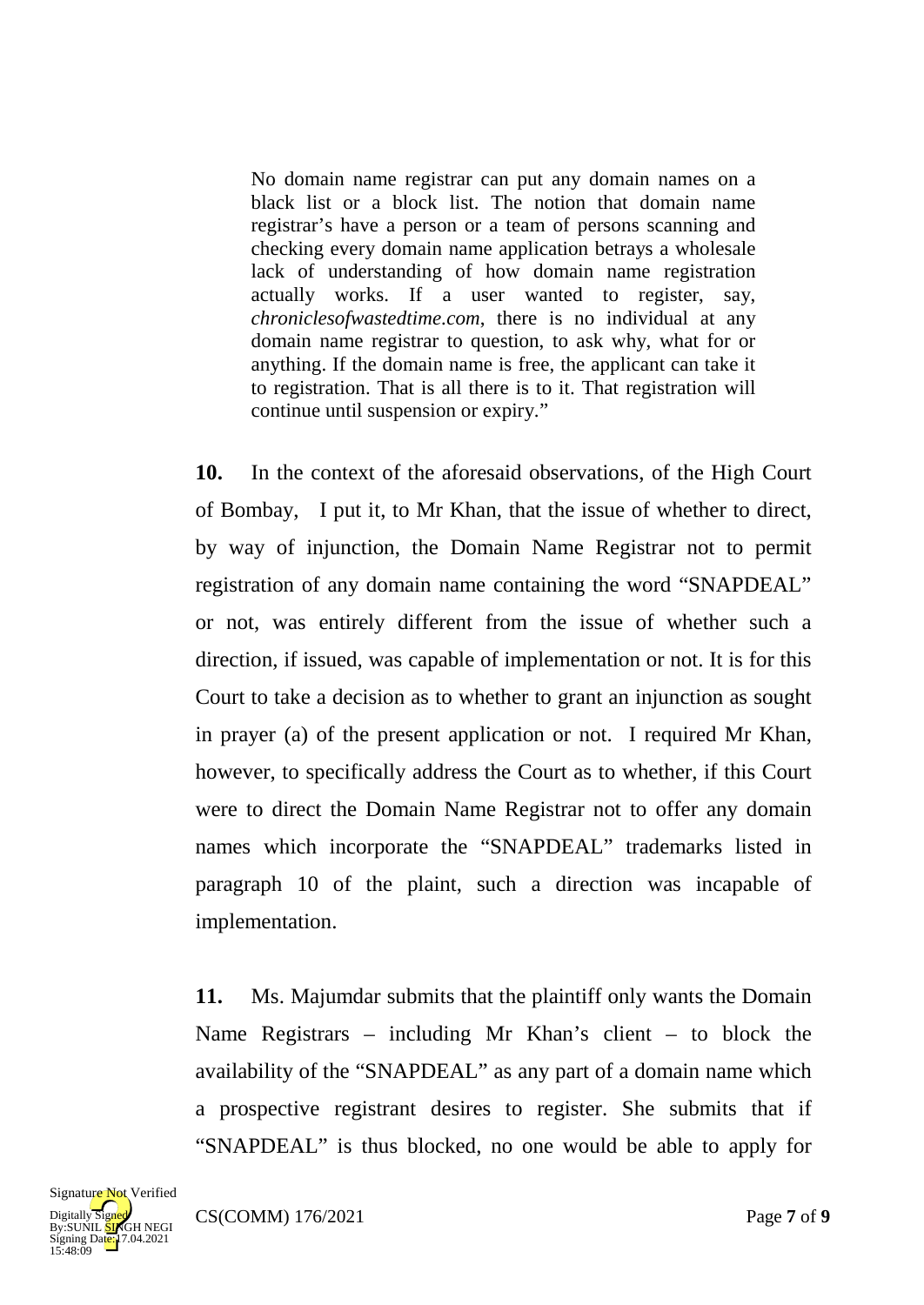registration of the domain name containing the word "SNAPDEAL".

**12.** Ms. Majumdar has also invited my attention to the following printout from the webpage of godaddy.com:

| 3/24/2021                                                                               | GoDaddy Domain Name Search                                                               |                                                                                        |
|-----------------------------------------------------------------------------------------|------------------------------------------------------------------------------------------|----------------------------------------------------------------------------------------|
| $\equiv$ $\textcircled{\scriptsize{2}}$                                                 |                                                                                          | 203<br>© Ω ਖ਼                                                                          |
| snapdeal.com                                                                            | Q                                                                                        | <b>Continue to Cart</b>                                                                |
|                                                                                         | Domains include Basic Privacy Protection. ®                                              |                                                                                        |
| $\oslash$ snapdeal.com is taken<br>We still might be able to get it for<br>you. See How | <b>Broker Service Fee</b><br>₹<br>8,879.00                                               | <b>Add to</b><br>Cart                                                                  |
| snapdeals.in                                                                            | •‱∉ ₹ 149,00 <sup>®</sup><br>for the first year with a 2 year registration               | Add to Cart                                                                            |
| Premium ®<br>snapdeal.club<br><b>B</b> Estimated Value                                  |                                                                                          | Call 040 67607600 for buying assistance<br>₹ 1,303.62/yr when you renew<br>Add to Cart |
| snapdealweb.com                                                                         | <del>******</del> ₹ 199.00 <sup>®</sup><br>for the first year with a 2 year registration | Add to Cart                                                                            |
| snapsale.in                                                                             | ≖‱∞₹ 149.00 <sup>◎</sup><br>for the first year with a 2 year registration                | Add to Cart                                                                            |
| snapsale.club                                                                           | 129,00 <sup>®</sup> ≢ موسوم<br>for the first year                                        | Add to Cart                                                                            |
| snapbestdeal.co                                                                         | for the first year with a 2 year registration                                            | Add to Cart                                                                            |
| Premium ®<br>snapdeal.company<br><b>Q</b> Contact Us                                    | https://in.godaddy.com/domainasarch/ind?check/wall-1&domainToCheck-enepdeal.com          | Call 040 67607600 for buying assistance                                                |

(Such offers continue on the succeeding pages.)

**13.** Ms. Majumdar submits that the defendant is clearly brokering



CS(COMM) 176/2021 Page **8** of **9**